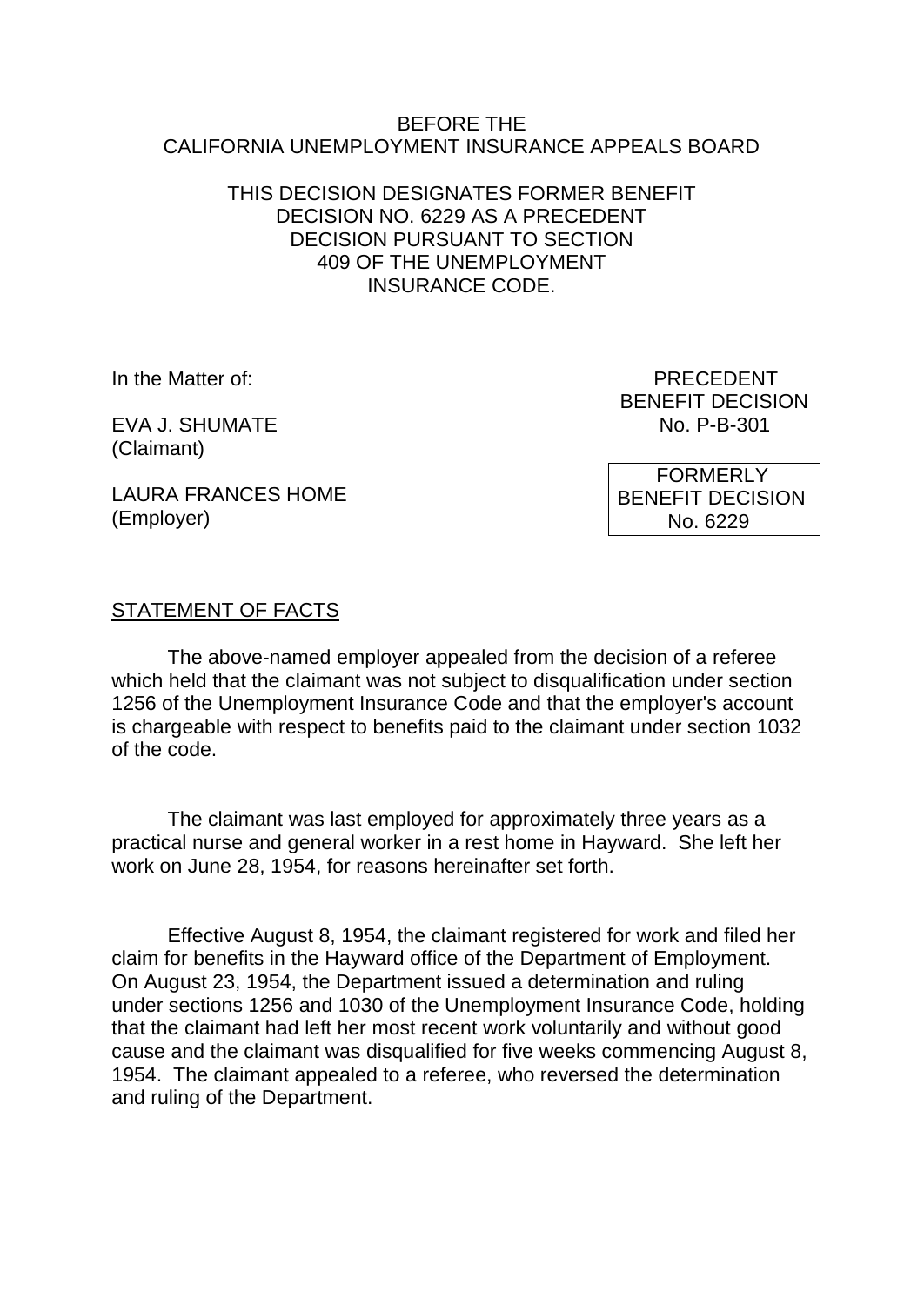## P-B-301

When the claimant began to work with the appellant, she worked on a part-time basis. Subsequently, her hours were increased and during the year prior to June 28, 1954, the claimant generally worked full time, approximately forty hours each week.

On or about June 28, 1954, the claimant was notified by the employer that thereafter her hours would be reduced to sixteen each week, that is to two days per week, at the same hourly rate of pay. The claimant refused to accede to the change in hours, but offered to work vacation relief. This offer was not accepted and the claimant left her work without making any prior investigation as to employment elsewhere.

# REASONS FOR DECISION

This board has consistently held that good cause for a voluntary leaving of work exists only in those situations where the facts disclose a real, substantial, and compelling reason for leaving work, of such nature as would cause a reasonable person genuinely desirous of retaining employment to take similar action (Benefit Decision No. 5686).

In Benefit Decision No. 5736, where there was no reduction in the rate of pay but the claimant's hours were reduced by more than fifty percent, we held that the claimant left his work with good cause because the facts showed that, prior to resigning, the claimant had made a diligent but unsuccessful search for work in the locality and had obtained some assurance that full-time work was available in another community.

In the instant case, the facts are distinguishable from the facts of the case last cited in that the claimant left her work without making any effort to obtain other employment on a full-time basis. She has presented no evidence to show that working part-time would have caused any undue hardship which would require her instead to become totally unemployed. There was nothing to prevent the claimant from seeking other work while working on a part-time basis, as she would have had ample time to do so. Under the circumstances here presented, it is our conclusion that the claimant voluntarily left her work without good cause within the meaning of sections 1256 and 1030 of the Unemployment Insurance Code.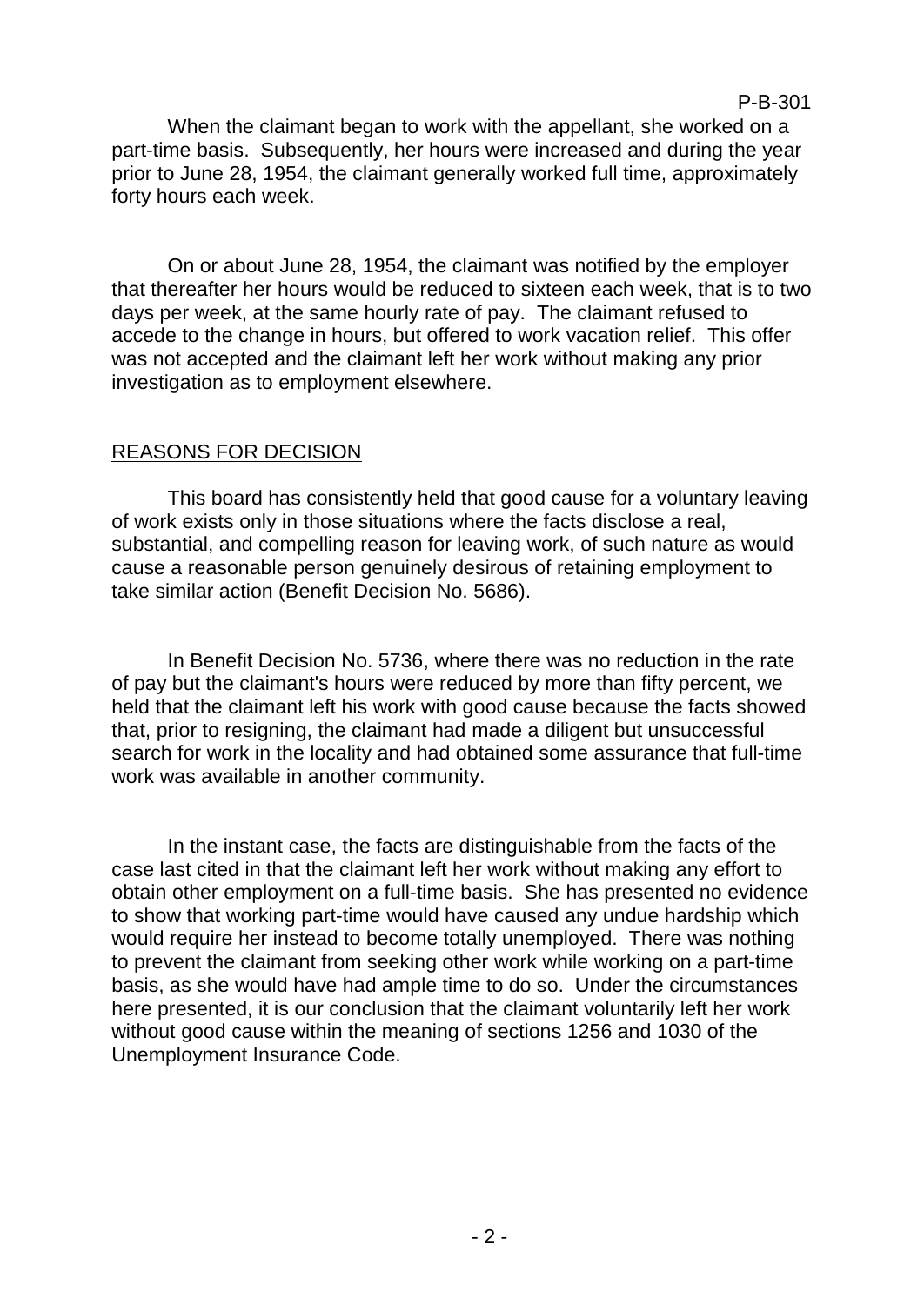In Benefit Decision No. 4993 the claimant had been employed on a full-time basis at a rate of \$10.00 per day. He voluntarily resigned his employment when the employer reduced the amount of work available to two days per week. Under such facts, we held that the claimant had good cause for leaving his work since the effect of the employer's action was to reduce the claimant's wages to less than half their former amount. Insofar as this decision purports to hold that a substantial reduction in wages may constitute good cause for a leaving of work without regard to the fact that the loss of wages was due to a reduction in hours of work rather than a reduction in hourly pay, it is hereby expressly overruled.

## DECISION

The decision of the referee is reversed. The claimant is subject to disqualification under section 1256 of the code for the five-week period provided in section 1260. Benefits are denied. Any benefits paid to the claimant which are based upon wages earned from the employer prior to June 28, 1954, shall not be chargeable under section 1032 of the code to employer account number XXX-XXXX.

Sacramento, California, January 28, 1955.

## CALIFORNIA UNEMPLOYMENT INSURANCE APPEALS BOARD

## MICHAEL B. KUNZ, Chairman

## GLENN V. WALLS

## EDWARD CAIN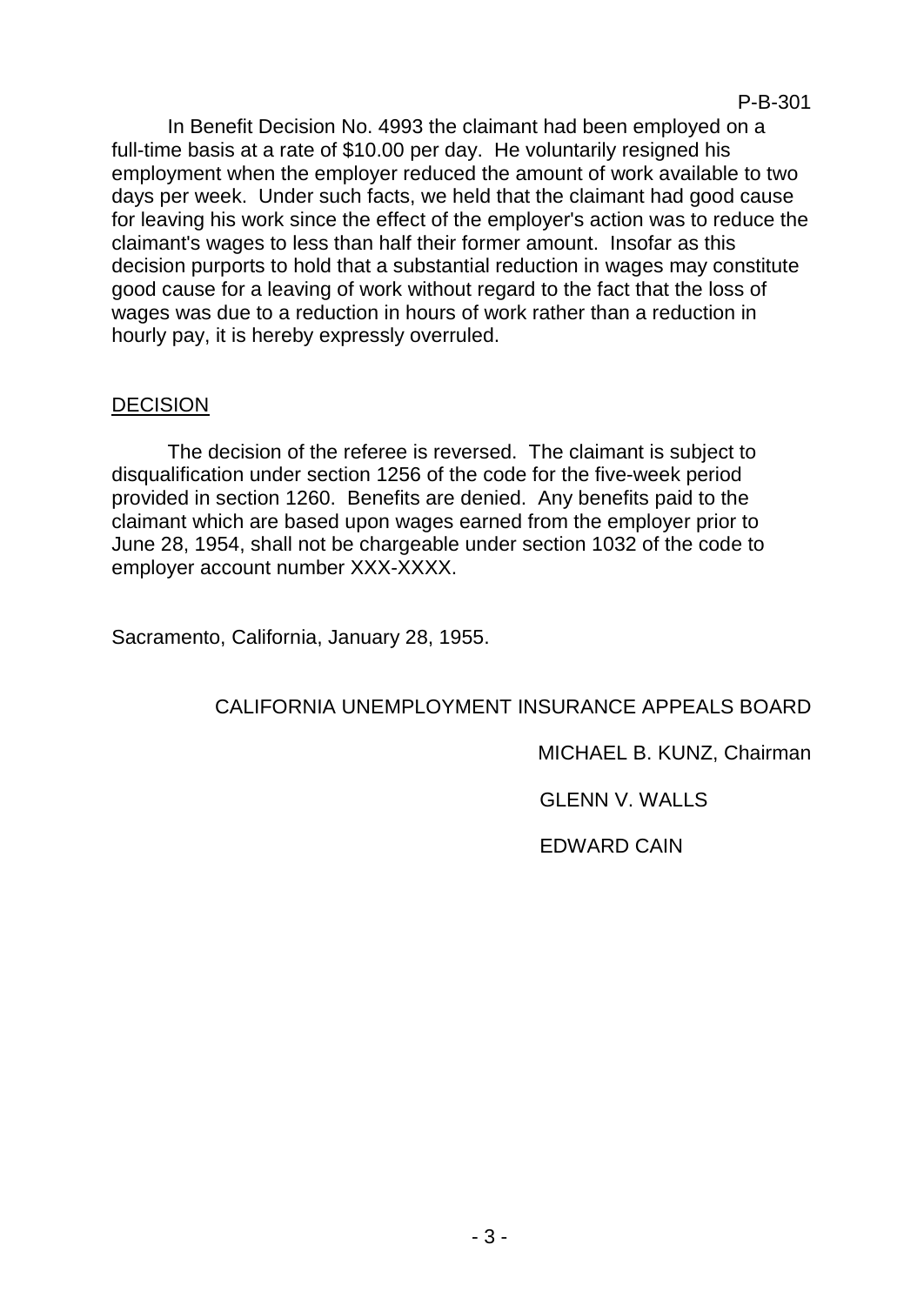Pursuant to section 409 of the Unemployment Insurance Code, the above Benefit Decision No. 6229 is hereby designated as Precedent Decision No. P-B-301.

Sacramento, California, May 4, 1976.

# CALIFORNIA UNEMPLOYMENT INSURANCE APPEALS BOARD

MARILYN H. GRACE

CARL A. BRITSCHGI

HARRY K. GRAFE

RICHARD H. MARRIOTT

DISSENTING IN PART - Separate Opinion Attached

DON BLEWETT, Chairperson